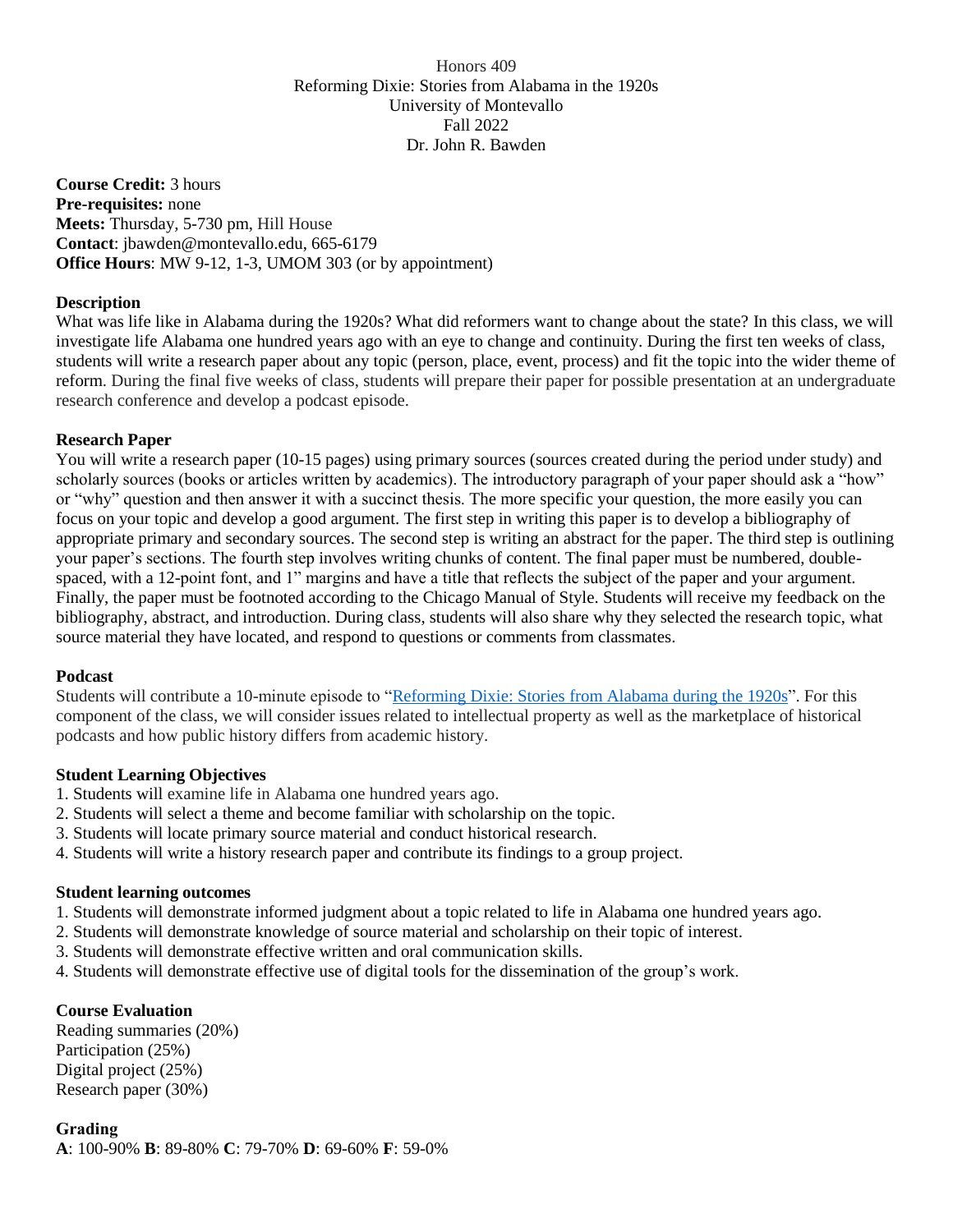# **Writing Assignments**

All written work must be typed, double-spaced, 12-point Times New Roman font. Guidelines for the research paper will be available on canvas.

# **Course Schedule**

| Week 1 |                                                                                                                                                                                                |
|--------|------------------------------------------------------------------------------------------------------------------------------------------------------------------------------------------------|
| 8/25   | Introductions<br>Alabama & the United States during the 1920s<br>Picking a topic                                                                                                               |
| Week 2 |                                                                                                                                                                                                |
| 9/1    | <b>Guest: Connor Marullo</b><br>Building your bibliography<br>Reading summaries, "The Politics of Reform and Stability during the 1920s"<br>"Change and Stability during the Roaring Twenties" |
| Week 3 |                                                                                                                                                                                                |
| 9/8    | How to interrogate primary sources<br>Getting the most of out of www.newspapers.com<br>Finalizing the project topics and theme                                                                 |
| Week 4 |                                                                                                                                                                                                |
| 9/15   | Guest: Courtney Pickard, Alabama Department of Archives and History<br>Reading summary #2 due 9/15<br><b>Bibliography due</b>                                                                  |
| Week 5 |                                                                                                                                                                                                |
| 9/22   | Outlining your research paper<br>Telling the story<br><b>Abstracts due</b><br>Reading summary #3 due 9/22                                                                                      |
| Week 6 |                                                                                                                                                                                                |
| 9/29   | What's in the public domain?<br>Podcasting aesthetics, podcasting ethics<br><b>Outline due</b><br>Reading summary #4 due 9/29                                                                  |
| Week 7 |                                                                                                                                                                                                |
| 10/6   | 2-3 pages of the research paper due 10/6<br>Preparing for archival work<br>Footnoting and www.newspapers.com                                                                                   |
| Week 8 |                                                                                                                                                                                                |
| 10/13  | Research field trip to the Birmingham Public Library or<br>Alabama Department of Archives and History in Montgomery                                                                            |
| Week 9 |                                                                                                                                                                                                |
| 10/20  | 6-7 pages of the research paper due 10/20<br>Keep the podcast's name?<br>Write season two's description<br>Equipment needed for podcast and other logistical considerations                    |